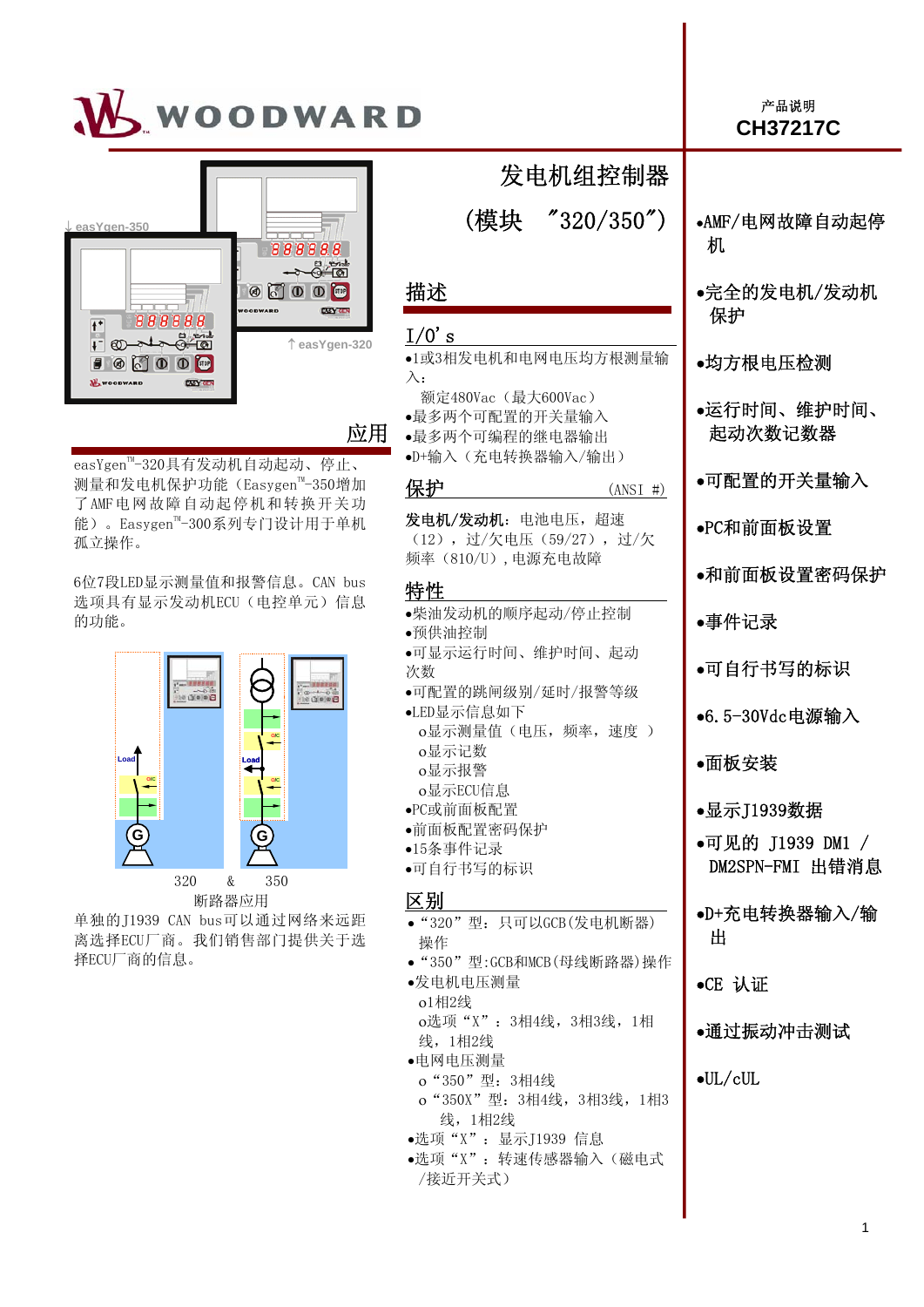## 性能参数

| 环境温度据 (储存)20 to 85 °C / -4 to 185 °F |
|--------------------------------------|
|                                      |
|                                      |
|                                      |
|                                      |
|                                      |
|                                      |
| 测量频率 40 (电网) 或 15 (发电机) 到 85 Hz      |
|                                      |
| 每通道的最大功耗……………………………………………< 0.15 W    |
|                                      |
|                                      |
|                                      |
|                                      |
| 最大励磁电流t12 Vdc (terminal 4)0.11 A     |
| 24 Vdc (terminal 3) 0.11 A           |
|                                      |
|                                      |
|                                      |

|    | 2.00 Adc@24 Vdc / 0.36 Adc@125 Vdc / 0.18 Adc@250 Vdc |
|----|-------------------------------------------------------|
|    |                                                       |
|    | 1.00 Adc@24 Vdc / 0.22 Adc@125 Vdc / 0.10 Adc@250 Vdc |
| 外壳 | Flush-mount Type Woodward                             |
|    |                                                       |
|    |                                                       |
|    |                                                       |
|    |                                                       |
|    |                                                       |
|    |                                                       |
|    | 前面 IP54 pending                                       |
|    |                                                       |
|    |                                                       |
|    |                                                       |
|    |                                                       |
|    |                                                       |
|    |                                                       |
|    |                                                       |

# 尺寸









# 订货号

| Model         | Part Number (P/N) | 描述                |  |
|---------------|-------------------|-------------------|--|
| Model "320"   | P/N 8440-1798     | EASYGEN-320-50B   |  |
| Model "320/X" | P/N 8440-1800     | EASYGEN-320-50B/X |  |
| Model "350"   | P/N 8440-1799     | EASYGEN-350-50B   |  |
| Model "350/X" | P/N 8440-1801     | EASYGEN-350-50B/X |  |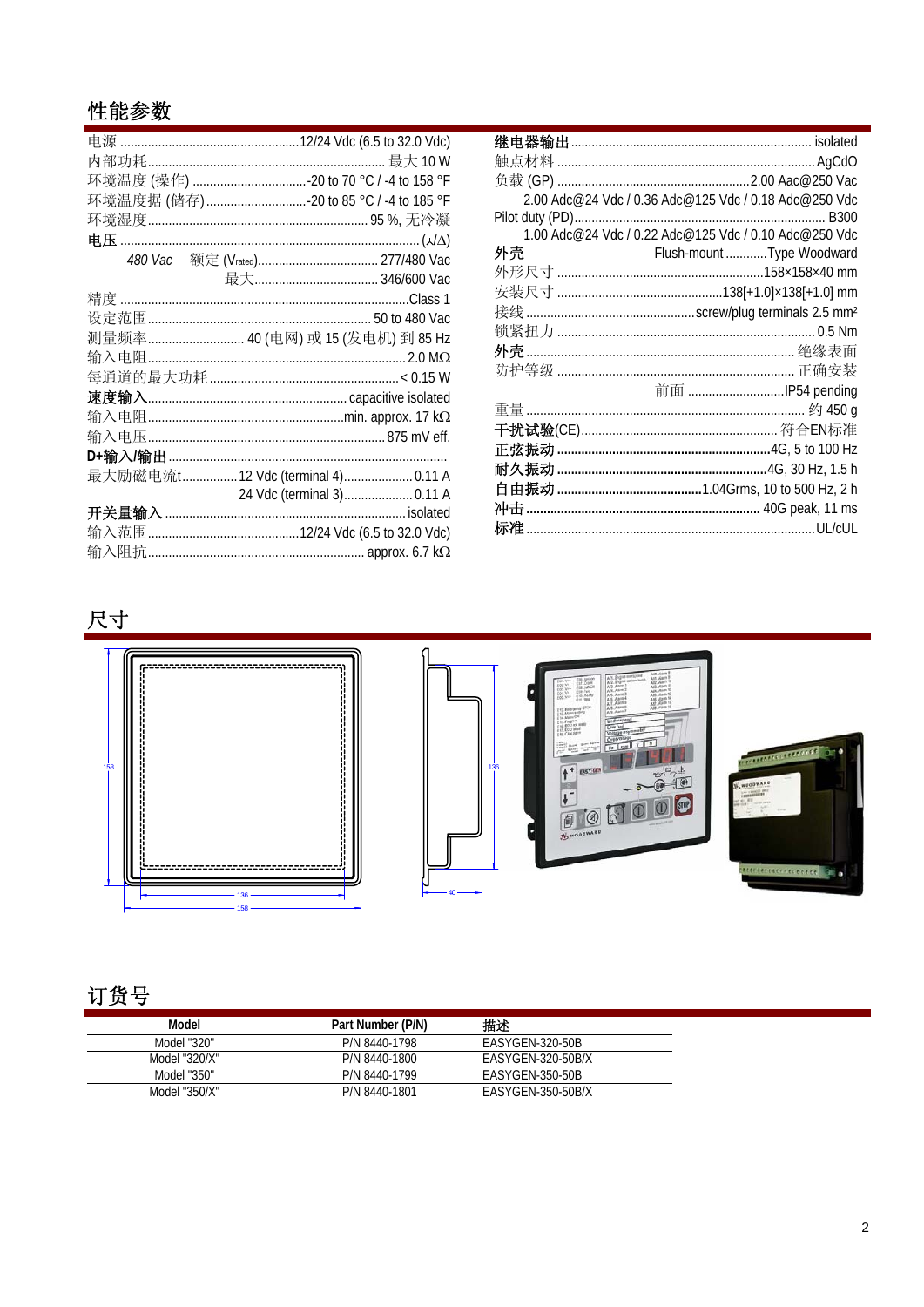### 接线图